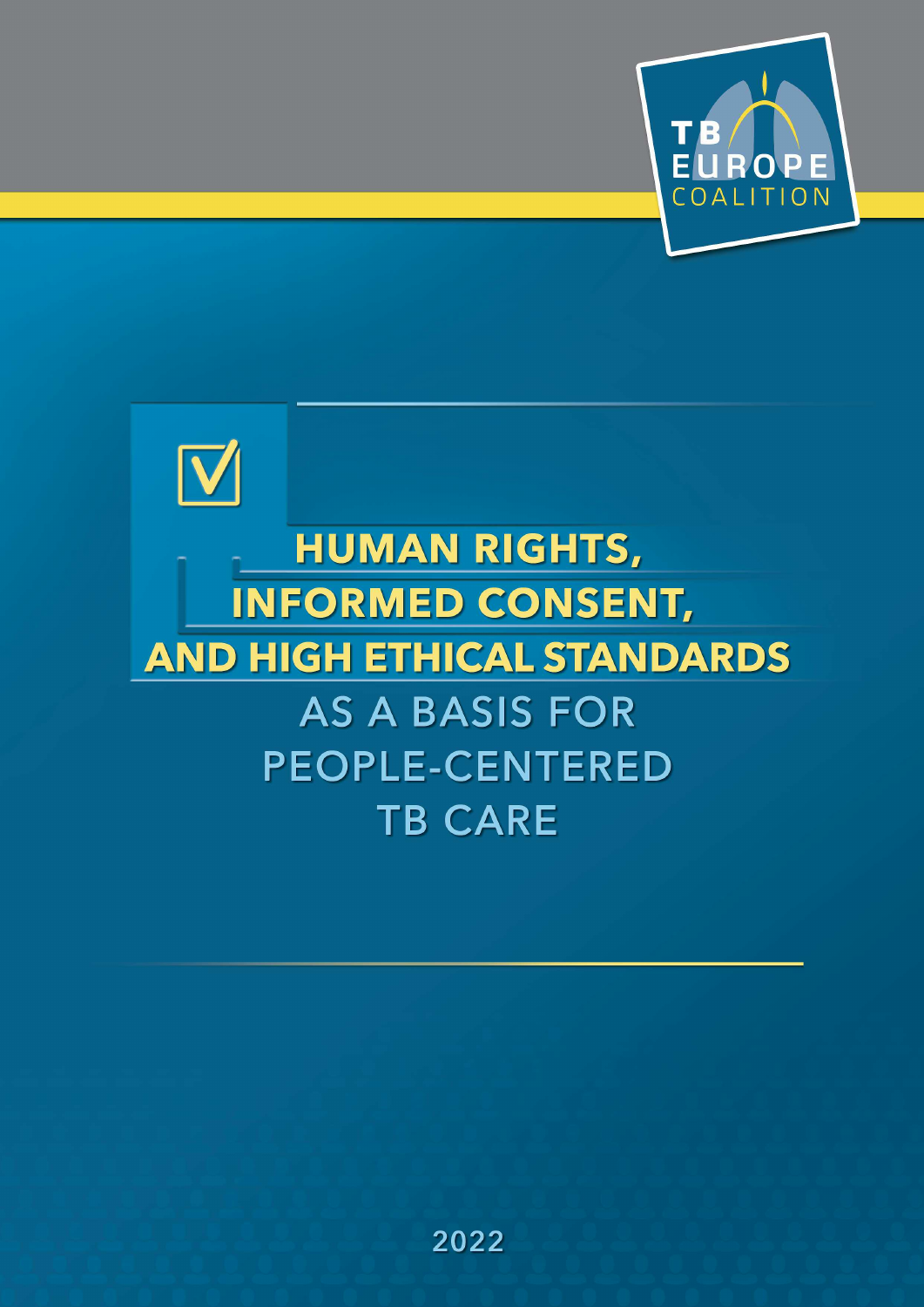### **Acknowledgements**

Brochure "Human Rights, Informed Consent, and High Ethical Standards as a basis for people-centered TB care"

### *Authors:*

Ave Talu, Jonathan Stillo, Mariia Chuprynska, Paul Sommerfeld, Yuliia Kalancha.

### *Contributors:*

Vlada Rabinova, Aleksandra Vasylenko, Kira Grozava

#### **For more information, please contact us:**

TB Europe Coalition, coordinator@tbcoalition.eu, www.tbcoalition.eu

This resource is the result of an activity that received funding under under the Community, Rights and Gender Strategic Initiative funded by the Global Fund to fight HIV/AIDS, Tuberculosis and Malaria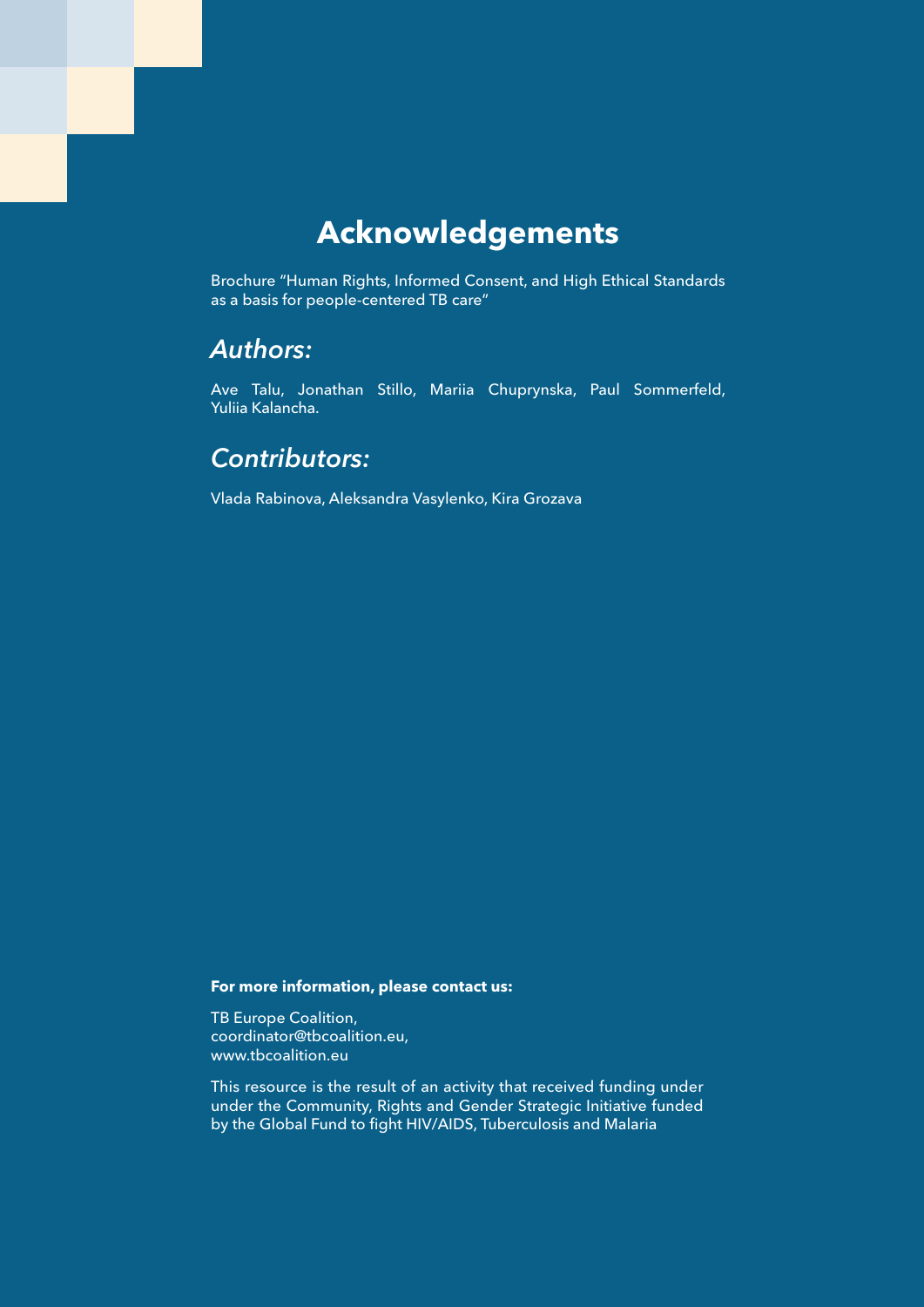### **Table of Contents**

| 1. HUMAN RIGHTS, ETHICS, AND ENSURING EQUITY ARE ESSENTIAL |  |
|------------------------------------------------------------|--|
| 2. ADHERENCE TO HUMAN RIGHTS TO SCALE UP PEOPLE-CENTERED   |  |
|                                                            |  |
|                                                            |  |
| 5. SCREENING AND DIAGNOSIS: MAINTAINING PRIVACY            |  |
|                                                            |  |
|                                                            |  |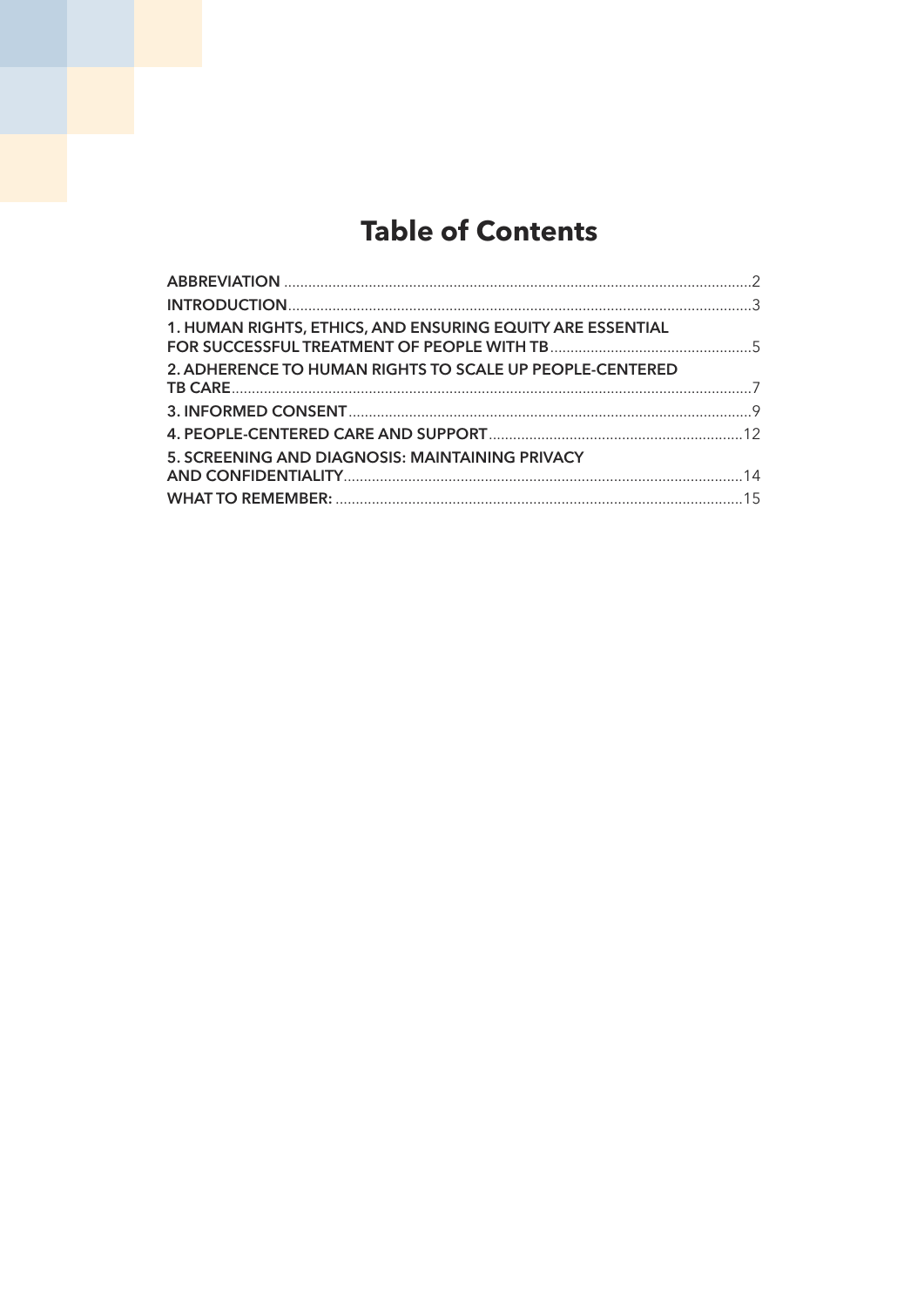### **Abbreviation**

| <b>AAAQ</b>   | Available, Accessible, Acceptable, Quality                         |
|---------------|--------------------------------------------------------------------|
| <b>CSO</b>    | <b>Civil Society Organizations</b>                                 |
| <b>DOT</b>    | Directly Observed Treatment                                        |
| DR-TB         | Drug-resistant TB                                                  |
| <b>DR-ST</b>  | Drug-susceptible TB                                                |
| (DST)         | Drug Susceptibility Testing                                        |
| <b>ICESCR</b> | International Covenant on Economic, Social,<br>and Cultural Rights |
| <b>MDR-TB</b> | Multidrug-resistant TB                                             |
| Pre-XDR-TB    | Pre-extensively drug-resistant TB                                  |
| <b>RR-TB</b>  | Rifampicin-resistant TB                                            |
| <b>SDG</b>    | Sustainable Development Goals                                      |
| <b>SMS</b>    | Short message service enabling text messages<br>via mobile phone   |
| TB            | Tuberculosis                                                       |
| <b>NTP</b>    | National Tuberculosis Program                                      |
| <b>PHC</b>    | Public Health Center of the MOH of Ukraine                         |
| <b>SGD</b>    | Sustainable Development Goals                                      |
| TB            | Tuberculosis                                                       |
| <b>WHO</b>    | World Health Organization                                          |
| <b>XDR-TB</b> | Extensively drug-resistant TB                                      |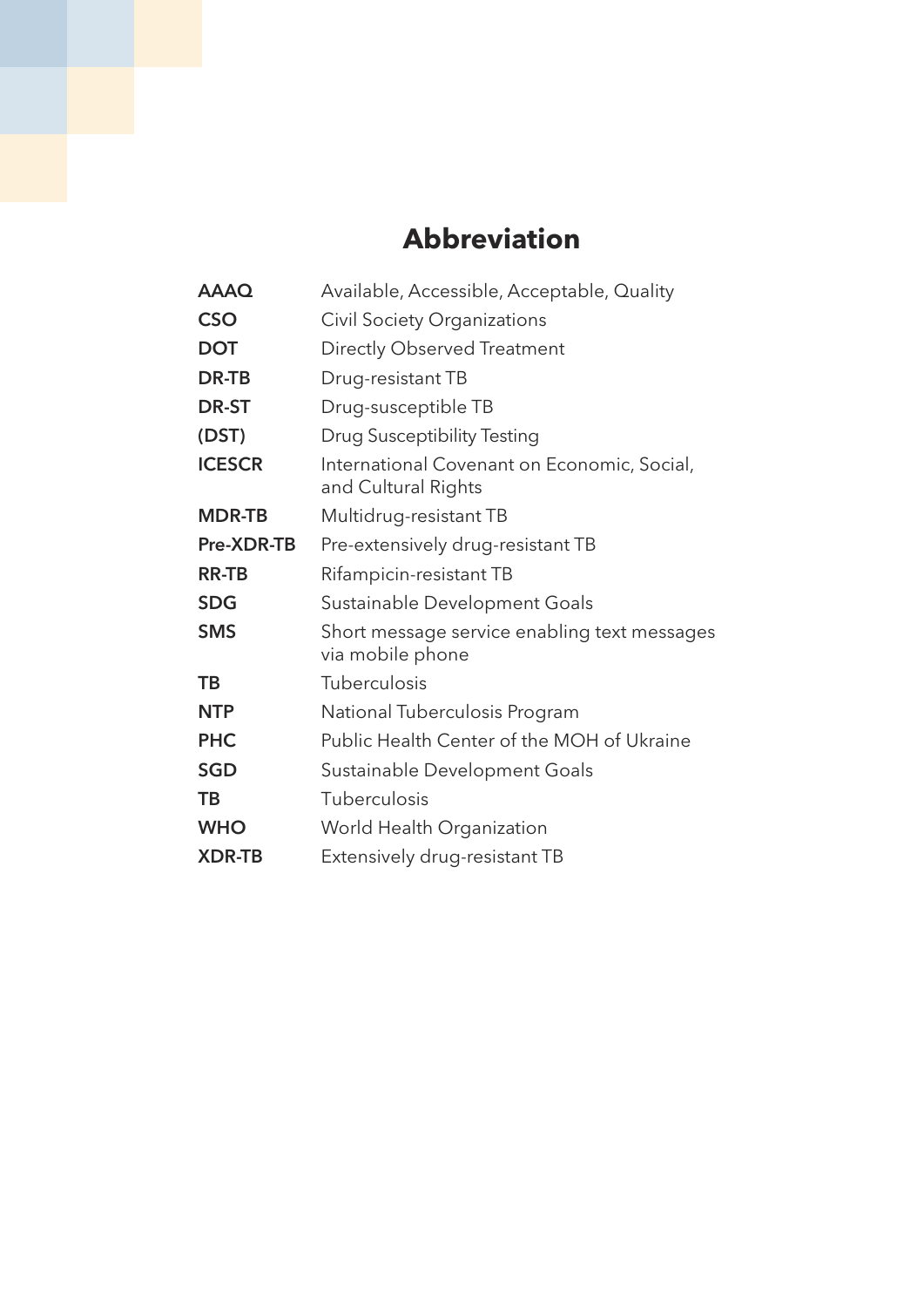# **INTRODUCTION**

The purpose of this brochure is to provide a brief overview of the up-to-date prevention, diagnosis, and treatment of TB based on human rights, high ethical standards, and a peoplecentered approach.

This brochure is targeted primarily at the people who most need this information – individuals directly affected by TB, their families, civil society, and the community. TB is a preventable and curable disease with timely detection, diagnosis, and provision of highquality people-centered treatment and support services. Every person has a right to quality TB prevention, diagnosis, and treatment and they have a right to give informed consent and to be informed.

Human rights and high ethical standards are the cornerstone of people-centered prevention, diagnosis, treatment, and care of TB in which individual is well informed and involved in deciding on his/her health during the full length of TB treatment via the informed consent process. Despite this, there are still healthcare gaps in diagnosis, treatment, and new drugs, as well as gaps in the cascade of care for drug-resistant TB and human rights: A lack of a true people-centered approach, and thus violation of rights.

The whole process from screening and diagnosis of TB to treatment follow-up should be a collaboration between the person with TB and medical staff as part of a care team, and the person's treatment should be informed by their values and preferences. This means that a one size fits all approach is not acceptable and belongs to the past.

People with drug-resistant TB should not be forced to stay hospitalized for a long time after they are no longer infectious to others. They should not receive just a clinic-based DOT simply because that is the only way treatment has been made available in the country. On the contrary, the solution is personalized community-based treatment and care, free of any stigma and discrimination.

High ethical standards are part of the End TB Strategy adopted by the WHO and Stop TB Partnership. Treatment and care must be people-centered, accessible, acceptable, affordable, and appropriate. To best serve the needs of people with TB and their loved ones, it is preferable that care and support services be based in their communities. Finally, care should be based on ideas of social justice and equity and aim to enable all people and especially the most vulnerable, to adhere to treatment.

People-centered care places the focus on the well-being, values, and convenience of the individual being treated and their loved ones. It is a collaboration between them, and the medical staff aimed at making treatment easier to adhere to, less disruptive, and without the economic and time costs that so often accompany TB treatment.

Evidence-based TB treatment programs should collaborate extensively with those individuals undergoing TB treatment, as well as communities and civil society, thereby empowering the individual to play an active role in decision-making processes during the full length of TB diagnosis, treatment, and care. Continuous feedback from the individual about the treatment helps to improve the quality of that treatment and adapt it to the person's needs.

Drug susceptible TB treatment is relatively simple, safe, and [well-tolerated.](https://pubmed.ncbi.nlm.nih.gov/27587550/) However, it does take a long time. The treatment of drug-resistant TB is more complex, takes much more time,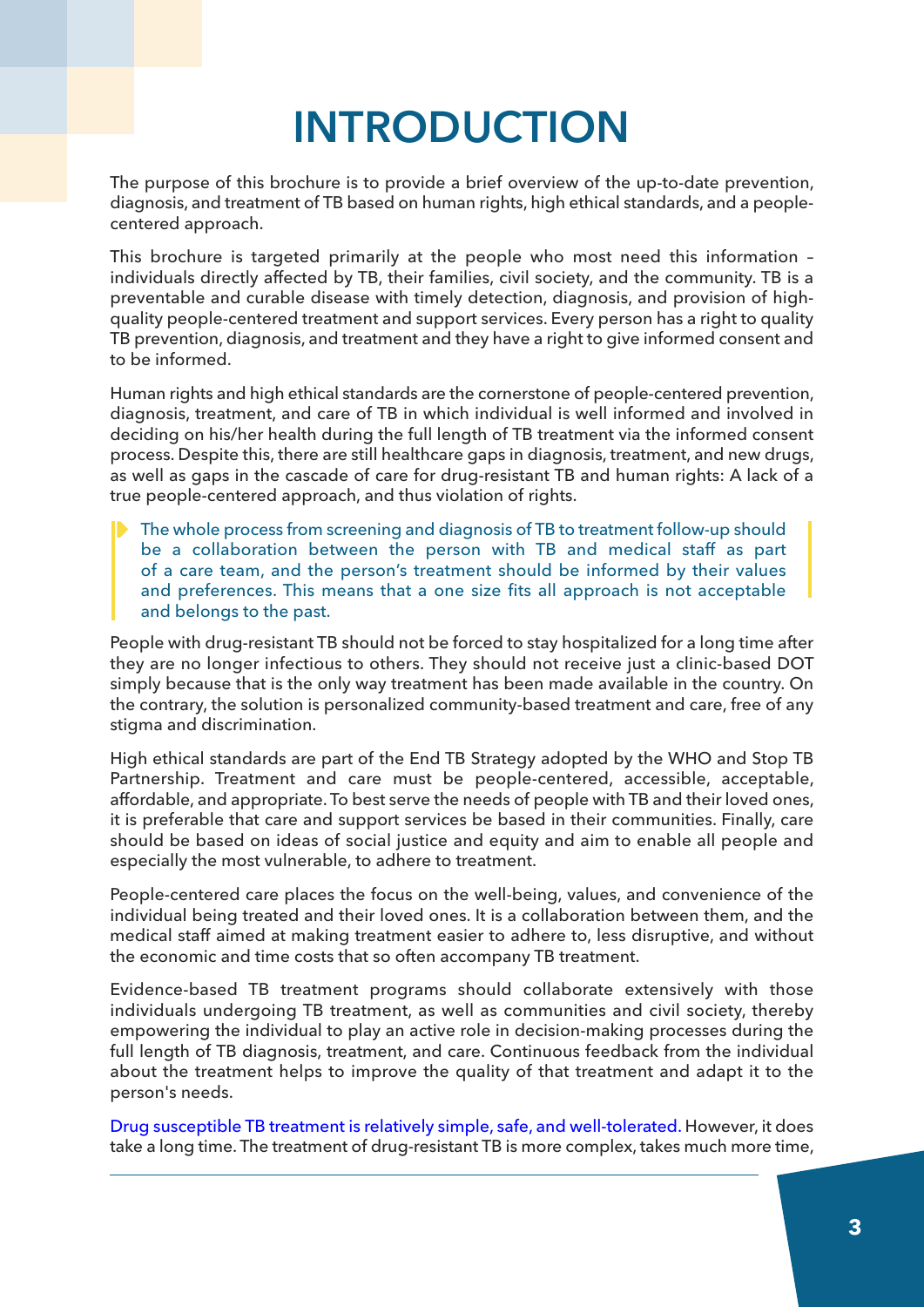but with proper management and support is tolerated and successful, especially with one of the new oral TB treatment regimens.

TB treatment, no matter whether the bacteria affecting the individual is drug-susceptible (i.e., responds to the normal drugs for treating TB) or drug-resistant, is not easy for the individual with TB as it takes a long time and affects one's life. Sometimes, even relatively safe TB drugs can have serious side effects or interact with other drugs individual is taking. To support individuals with TB to successfully complete treatment, countries are implementing not only strict requirements of DOT, but also person-friendly alternatives (community-based treatment) within the people-centered approach. Ensuring the conditions which enable the individual to adhere to their treatment regimen is of utmost importance.

An individual enrolled in TB treatment needs to be treated with respect and dignity and empowered and fully supported not only by his/her medical team but also by family, community, and the whole of society. Designing modern people-centered TB treatment, care, and support programs based on human rights and ethics, and linking these services with other supportive interventions (monetary, necessities, informational, emotional etc.) will significantly increase the number of successfully treated individuals.

In this brochure, we are highlighting the importance of informed consent during the whole TB treatment pathway including for the new oral and old injectable treatment regimens for DR-TB. This brochure aims to provide useful information and an overview of people-centered approaches in TB for civil society and TB affected communities, as well as policy and decision-makers. We hope that after reading this document, individuals affected by TB will feel more comfortable discussing their treatment options and progress with medical personnel, family, and community members and will be more engaged in making decisions on their health.

In early 2021, the WHO updated the definitions of XDR-TB and pre-XDR-TB to take into account the newer drugs and treatment regimens that are available as well as changes to wHO guidelines that deprioritized injectable antibiotics in favor of more effective and better tolerated ones.

**Pre-extensively drug-resistant TB (Pre-XDR-TB)** – TB caused by Mycobacterium TB (M. TB) strains that fulfill the definition of multidrug-resistant and rifampicin-resistant TB (MDR / RR-TB) and which are also resistant to any [fluoroquinolone.](https://www.who.int/publications/i/item/meeting-report-of-the-who-expert-consultation-on-the-definition-of-extensively-drug-resistant-tuberculosis)

**Extensively drug-resistant TB (XDR-TB)** – TB caused by Mycobacterium TB (M. TB) strains that fulfill the definition of MDR / RR-TB and which are also resistant to any fluoroquinolone and at least one additional Group A drug (levofloxacin, moxifloxacin, bedaquiline, or linezolid).

The definition of multidrug-resistant TB (MDR-TB) remains the same.

**Multidrug-resistant TB (MDR-TB)** – Resistance of Mycobacterium TB strains to at least isoniazid and rifampicin with or without [resistance](https://www.who.int/news/item/27-01-2021-who-announces-updated-definitions-of-extensively-drug-resistant-tuberculosis) to other drugs

**Rifampicin-resistant TB (RR-TB)** – [Resistance](https://pubmed.ncbi.nlm.nih.gov/29319042/) to rifampicin with or without resistance to other [first-line](https://pubmed.ncbi.nlm.nih.gov/29319042/) anti-TB drugs.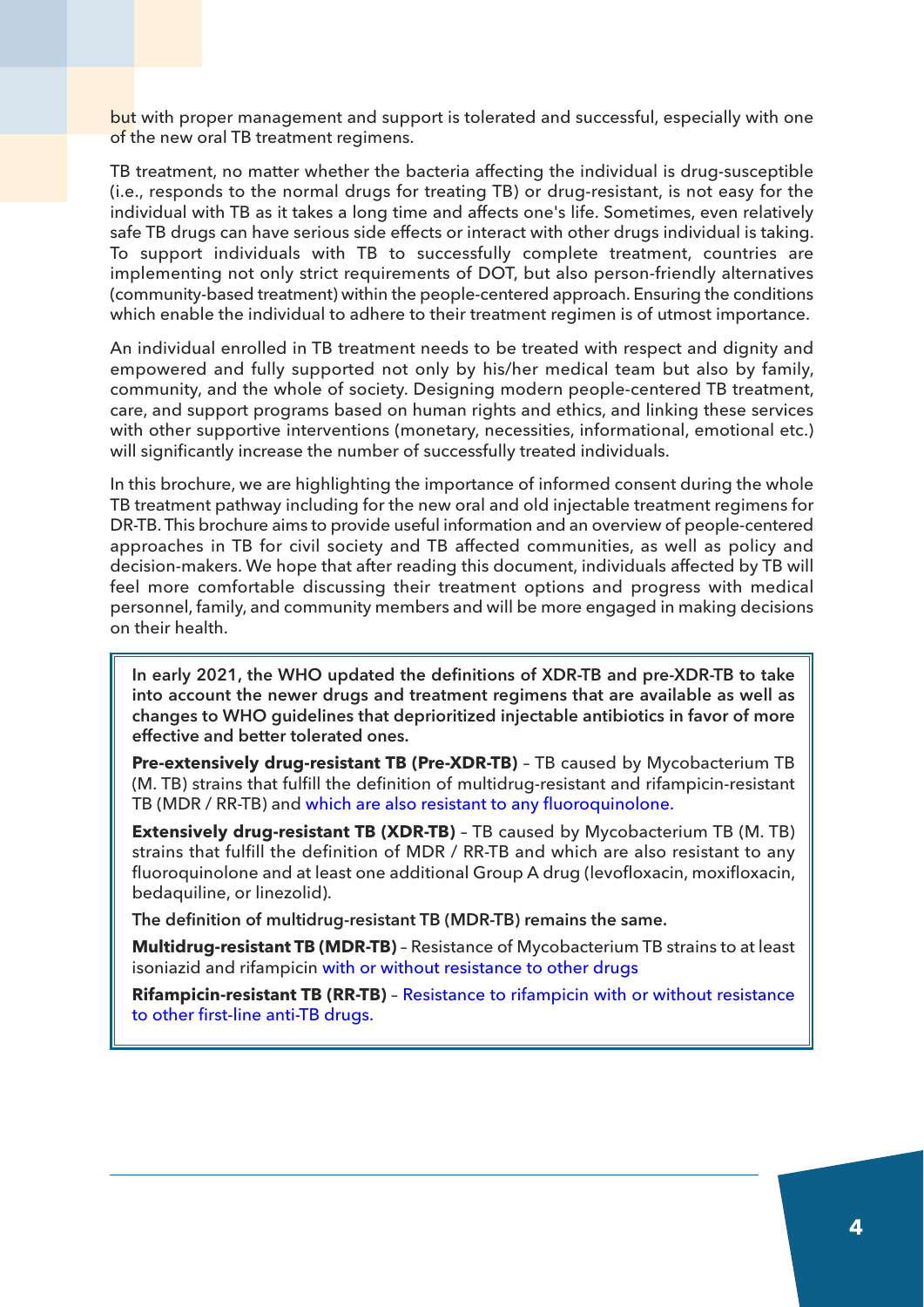## 1. HumAN RIgHTs, ETHIcs, **AND ENSURING EQUITY ARE** EssENTIAl fOR succEssful TREATmENT Of pEOplE wITH TB

#### **Human rights belong to every person. All these rights are very important and interrelated.**

- The right to health is a most fundamental right of every human.
- All States are obliged to protect and allow the realization of human rights including the right to health.
- Respect for human rights in the delivery of TB care is no less important than the TB treatment and care itself.
- Every person affected by TB has a right to free evidence-based TB treatment and must have easy access to people-centered, quality diagnosis, and care and medications.
- TB services must be available, accessible, acceptable, and of good quality (known as AAAQ framework).
- For TB treatment and care to be people-centered, the broader dimensions of accessibility (non-discrimination, physical, economic, and information) must be met.

Human rights are due to every human being. International treaties and national constitutions, set up and protect the human rights of all people, including people affected by and living with TB. The Universal Declaration of Human Rights adopted by the United Nations General Assembly in 1948 stipulates that all [human](https://www.jus.uio.no/lm/un.universal.declaration.of.human.rights.1948/portrait.a4.pdf) beings are born free and equal in dignity and rights.

A most fundamental human right is the right to health. The International Covenant on Economic, Social and Cultural Rights, (ICESCR), article 12, defines the 'right to health' as the 'right of everyone to the [enjoyment](https://www.ohchr.org/en/instruments-mechanisms/instruments/international-covenant-economic-social-and-cultural-rights) of the highest attainable standard of physical and mental [health'.](https://www.ohchr.org/en/instruments-mechanisms/instruments/international-covenant-economic-social-and-cultural-rights) This treaty has been ratified by almost all countries and is legally binding.

Human rights are often interrelated. For example, the right to health guarantees the right of access to good quality health services. It is very closely related to other rights such as access to clean drinking water, nutritious food, housing, sanitation, and education.

The right to health (article 12 of the ICESCR) is related to and dependent upon the realization of other rights, such as human dignity, equality, privacy, non-discrimination, nonstigmatization, informed consent, the freedoms of association, assembly, and movement, work, adequate standard of living (housing, food, clothing), and [especially](https://www.ingentaconnect.com/content/iuatld/ijtld/2020/00000024/a00105s1/art00010;jsessionid=afjh5735oibf1.x-ic-live-01) the right to be involved, informed and benefit from scientific [progress.](https://www.ingentaconnect.com/content/iuatld/ijtld/2020/00000024/a00105s1/art00010;jsessionid=afjh5735oibf1.x-ic-live-01)

One important part of the right to health is what is called the AAAQ framework. This means that health goods and services must be Available, Accessible (to all without discrimination as well as affordable and not too far away), Acceptable, and of good Quality. [These](https://www.hhrjournal.org/2016/12/interpreting-the-international-right-to-health-in-a-human-rights-based-approach-to-health/) are [e](https://www.hhrjournal.org/2016/12/interpreting-the-international-right-to-health-in-a-human-rights-based-approach-to-health/)nforceable minimal specific standards<sup>[1](https://www.hhrjournal.org/2016/12/interpreting-the-international-right-to-health-in-a-human-rights-based-approach-to-health/)</sup> that should be upheld by all TB programs.

<sup>1</sup> The ICESCR is legally binding in almost all countries. A complaint has to pass through the local courts first and if it is not resolved there it can be escalated to international courts.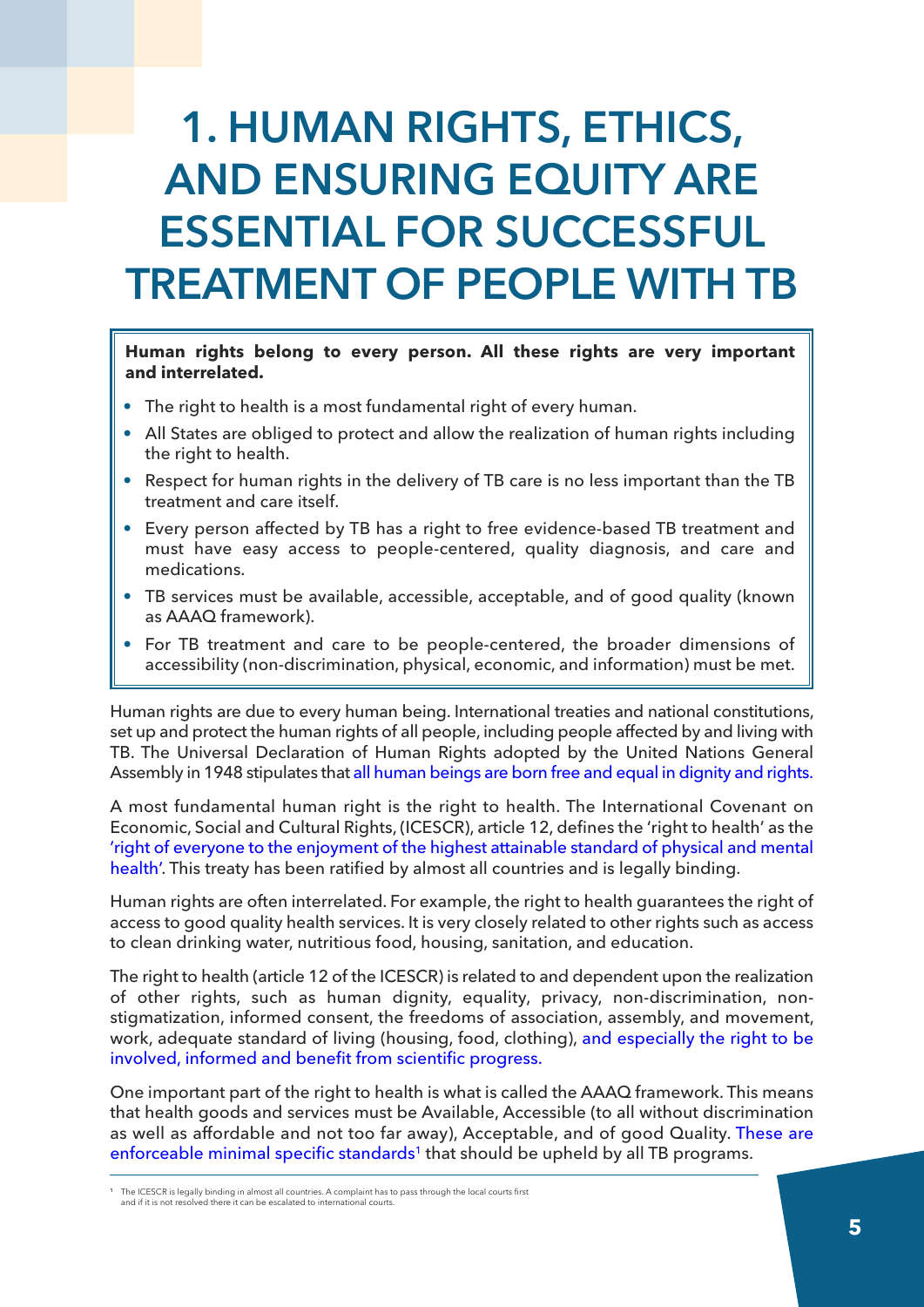In the right to health, accessibility has four dimensions related to human rights - nondiscrimination, economic accessibility (affordability), physical accessibility, and information accessibility.

For example, clinic-based / hospital-based DOT would likely not be physically or economically accessible for people with TB living in a rural area if they must travel a long distance and pay for transportation. Nor would it be acceptable for individual with TB raising children at home who, due to their low income, is unable to pay the additional costs of transportation to the treatment center. Also, visiting the treatment center is time-consuming and could leave them insufficient time to deal with the children. A discriminatory attitude could keep them away from treatment or the job market. Even if TB diagnosis, treatment, and care may be available at a bare minimum standard in their country, to be people-centered, the broader dimensions of accessibility must also be met.

All these international declarations are legally binding on governments and organizations implementing TB programs. In respecting, promoting, and ensuring that the rights to health, privacy, participation, information, non-discrimination, non-stigmatization, freedom of movement, and other human rights such as the possibility to benefit from research outcomes (more effective diagnostics, new TB medications, vaccines, regimens, interventions) [are](https://www.ncbi.nlm.nih.gov/pmc/articles/PMC5070676/) related to improved [interventions,](https://www.ncbi.nlm.nih.gov/pmc/articles/PMC5070676/) treatment, and prevention outcomes. Diagnosis, prevention, treatment, and care for people affected by TB must be based on human rights and ethics and promoting equity to ensure that [individual's](https://www.ingentaconnect.com/content/iuatld/ijtld/2020/00000024/a00105s1/art00001) needs come always first.

According to WHO guidelines, human rights are legal guarantees that protect people with TB against actions that interfere with fundamental freedoms and human dignity. The guideline emphasizes the importance of families, civil society, the community, and the government in motivating and empowering **people to take part in planning and making decisions about their TB treatment and care.** This guideline highlights the need and obligation to incorporate human rights and ethical principles into the provision of TB treatment and care. It means that treatment programs should resonate with the needs of people with TB, and be linked with support services that motivate, encourage and help them to complete treatment successfully.

#### All people on treatment should be treated with respect, dignity, and empathy, allowing them to make informed decisions about their health.

WHO published a comprehensive quideline entitled 'Ethics quidance for the [implementation](https://apps.who.int/iris/bitstream/handle/10665/254820/9789241512114-eng.pdf?sequence=1) of the End TB [Strategy'](https://apps.who.int/iris/bitstream/handle/10665/254820/9789241512114-eng.pdf?sequence=1) in 2017 to be sure that TB strategies and programs globally are designed and implemented following human rights and high ethical standards and are tailored to people.

This guidance promotes people-centered treatment and follows the aims of the SDG 'Leave no one behind' – end poverty, [discrimination,](https://unsceb.org/sites/default/files/imported_files/CEB%20equality%20framework-A4-web-rev3.pdf) exclusion and reduce the inequalities and [vulnerabilities](https://unsceb.org/sites/default/files/imported_files/CEB%20equality%20framework-A4-web-rev3.pdf) that limit the possibilities of individuals, families, and whole communities.

It means that every individual affected by TB matters and must have free of charge and easy access to people-centered, quality diagnosis, treatment, and care. The WHO ethical guidance states that all TB services must be free, although there might technically be low costs charged that are still be in keeping with the right to health if they are not so great as to create an accessibility barrier (economic accessibility).

The guidance says clearly that the government has an ethical obligation to ensure access to free TB diagnosis, prevention, care, quality drugs for treatment, and provide the wide variety of social support that individual may need during treatment not only to drug-susceptible but also drug-resistant TB. It encourages people affected by TB to demand their rights and high ethical standards throughout the whole length of their treatment and care.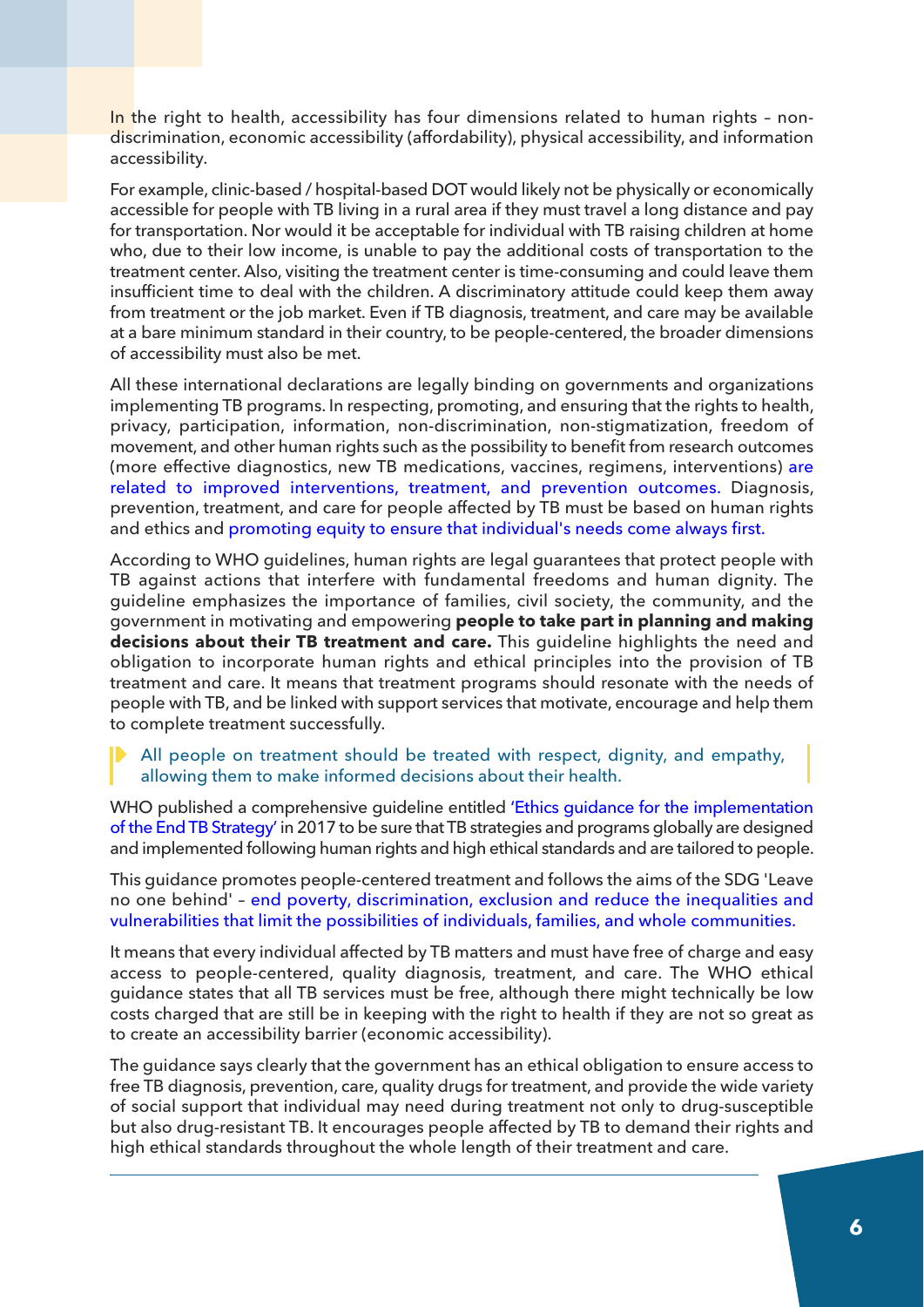## 2. AdHERENcE TO HumAN RIgHTs TO scAlE up pEOplE-cENTEREd TB cARE

Civil society has many roles in the fight against TB. Some of the important ones are promoting evidence-based and people-centered screening, diagnosis, treatment, and care, and advocating for the rights of affected TB [communities](https://apps.who.int/iris/handle/10665/270957) and individuals and for increased [resources.](https://apps.who.int/iris/handle/10665/270957) Usually, civil society knows well the community affected by TB and the local circumstances. CSOs are accepted locally while being able to collaborate with governmental and other institutions. These are the main reasons why CSOs have been engaged in scaling up people-centered TB services, usually in close collaboration with the national TB program.

Historically, TB treatment and care have been structured around hospitalization and observation that was believed to be clinically necessary as well as more convenient for medical staff. These approaches never met the needs of all people with TB and often placed a great burden on the most vulnerable people. Luckily, decades of research on infectiousness, adherence support, individual preferences, reduction of perceived treatment burden as well as advocacy on human rights and the people-centered care model have improved approaches to TB screening, diagnosis, treatment, care, and any other supports needed. Despite this, not all people who need TB treatment and care have access to innovative and rights-based services and supports.

Also, evidence shows that not all individuals, families, communities, and those planning and implementing TB programs are fully aware of the patient's rights nor of ethical standards and new treatment regimens. To solve this problem, in 2019, TB survivors, human rights experts, and civil society organizations including the Stop TB Partnership drafted and adopted the [Declaration](https://stoptb.org/assets/documents/communities/FINAL%20Declaration%20on%20the%20Right%20of%20People%20Affected%20by%20TB%2013.05.2019.pdf) of the Rights of People Affected by TB.

This declaration is based on the right to health, the right to science, and WHO's ethical guidance. Most importantly, the declaration acknowledges that while everyone has human rights, including the right to health, those rights must be understood, recognized, claimed, and the declaration drafted by people affected by TB does this fully.

The main aim of the declaration is to inform, promote and protect human rights and ensure people affected by TB have equitable access to science-based TB prevention, diagnosis, and treatment, including highly effective and tolerated medications, and care that resonates with their needs and is free from any form of stigma and discrimination. This declaration demonstrates clearly how important it is to involve people with TB and TB survivors in all aspects of TB prevention, diagnosis, and care.

This document stresses that all people with TB have the right to be treated with respect, dignity and to receive prevention, diagnosis, and treatment that meet international standards. This includes access to rapid diagnosis and the best available medicines for treatment. It also includes the absolute necessity of informed consent for all aspects of TB care.

This declaration demonstrates to us all that governments and national TB programs are obliged to protect, fully support, and promote the human rights, including the right for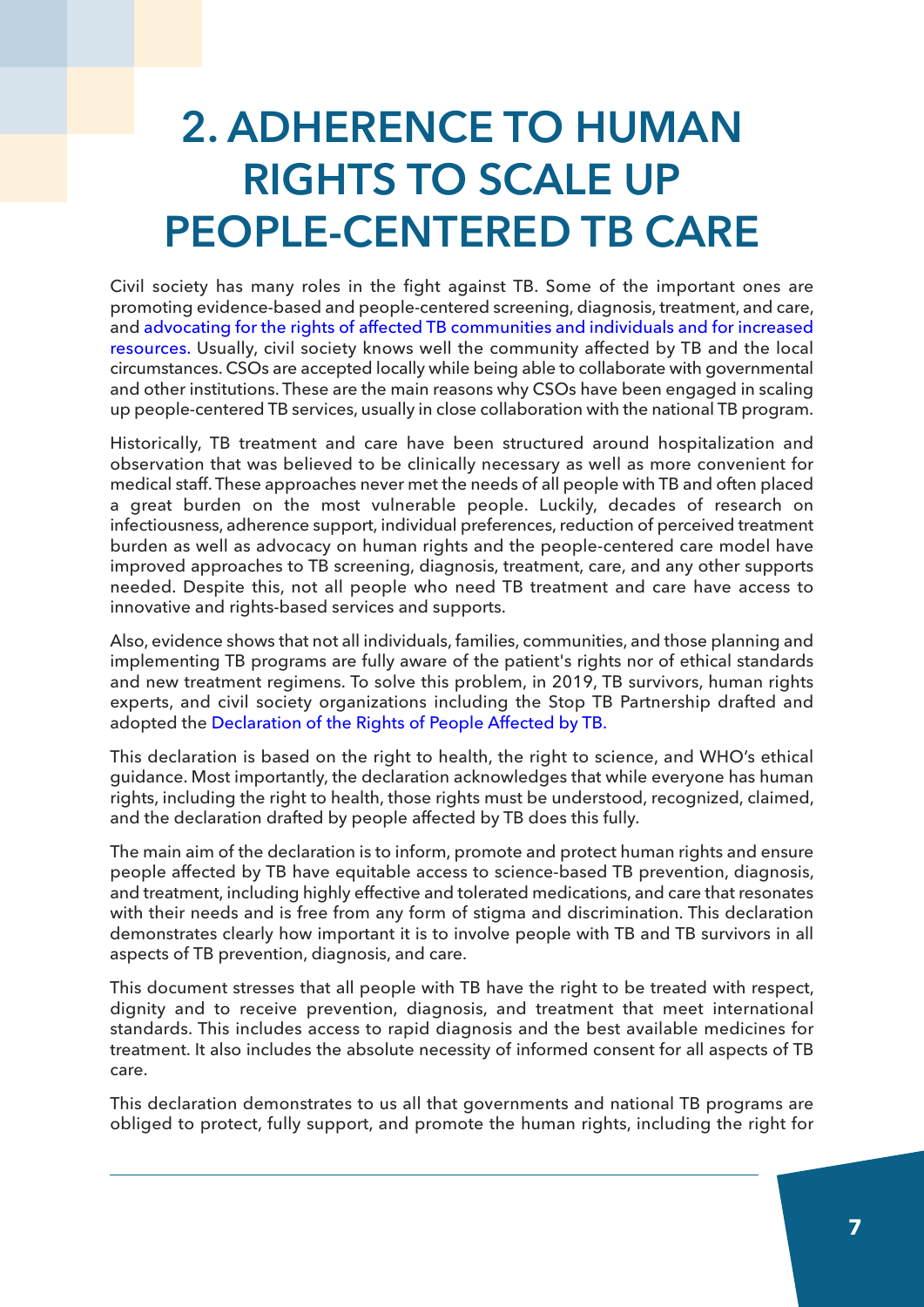health, of people affected by TB and offer them accessible, people-centered, genderresponsive and effective treatment with effective medications and support services.

### *Adherence to human rights is no less important than the TB treatment and care itself for achieving a successful treatment outcome.*

According to the *Declaration of the Rights of People Affected by TB, healthcare for TB is defined as "integrated care with all the most effective, high quality health goods and services associated with preventing, diagnosing and treating TB infection and disease, including pulmonary, extrapulmonary, drug-susceptible and drug-resistant TB, with the least harmful side effects, including, but not limited to diagnostics, drugs, counseling and other psychosocial support services, long-term hospitalization and ongoing care for partial or permanent disability, when required, community-based care, palliative and end-of-life care, monitoring for and management of adverse events during treatment, and other therapeutic interventions and devices, including emergency care, delivered by trained health care workers in a respectful, dignified, culturally-sensitive, nondiscriminatory manner, free from coercion and stigmatization, over the entire course of infection or disease and covering the entire lifespan for people requiring continuing care".*

This comprehensive definition consists of the full list of essential services that people with TB may need due to their illness and special needs during the whole duration of their treatment and care. It also defines how these services must be provided and by whom.

This definition has been drafted by the best possible experts – the global TB community (e.g., TB survivors) – relying on their own experiences, needs, best practices and science. Thus, it is understandable why the definition is so long. At the same time, it is a rich source for decision-makers for service design.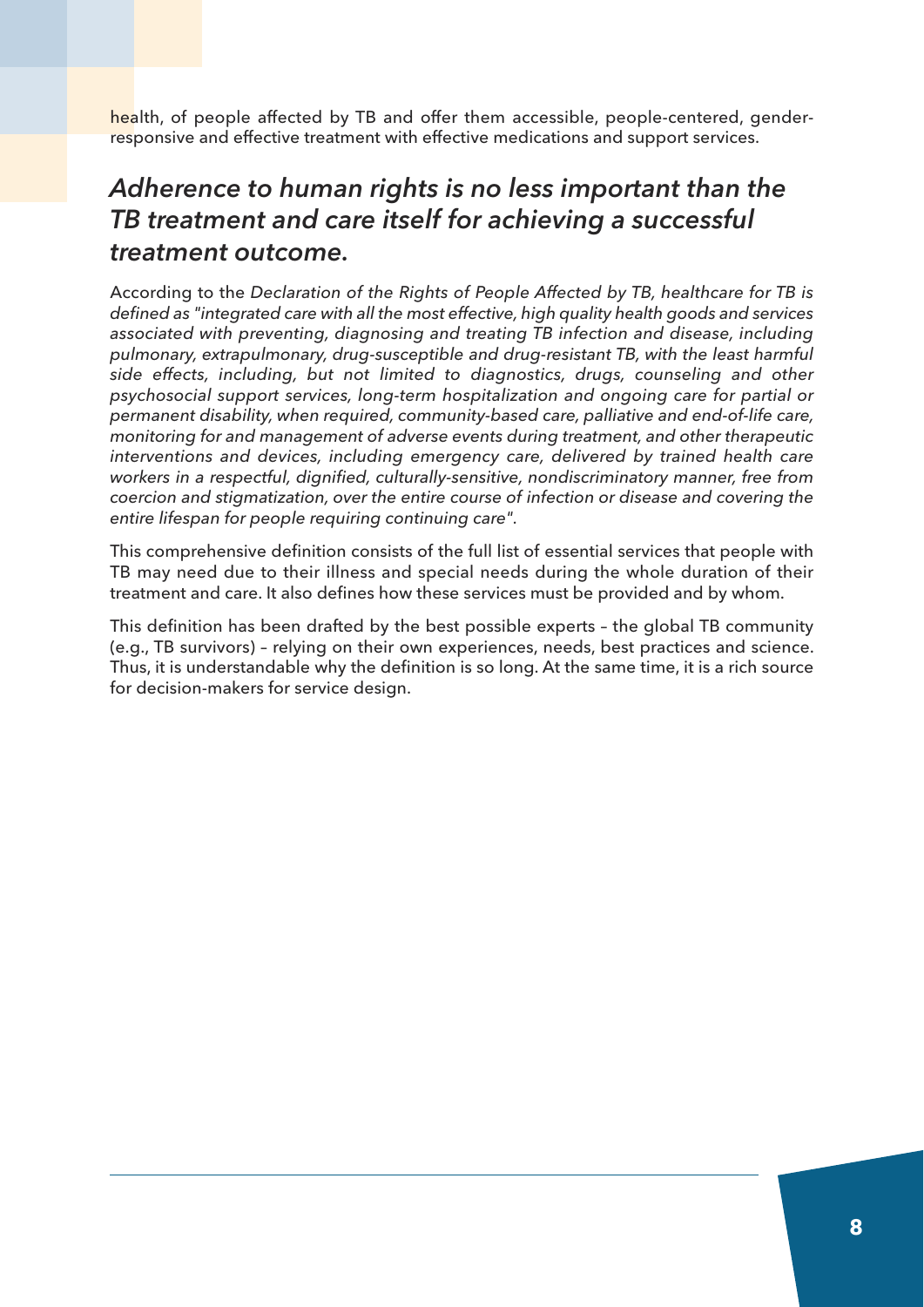# 3. INfORmEd cONsENT

*"Very few of us were informed of the potential for hearing loss when we were given an injectable"*

Article "Hear us! Accounts of people treated with injectables for [drug-resistant](https://www.ingentaconnect.com/content/iuatld/pha/2021/00000011/00000003/art00008;jsessionid=32hn6cmcnc7cq.x-ic-live-03) TB"

#### **The process of informed consent starts from screening and TB diagnosis and continues during the whole of TB treatment.**

- Informed consent is systematic, continuous, and mutual communication between the person in treatment and their medical staff or care team.
- Ideally, the entire care team (including the doctor, nurses, and other medical staff) should be part of the informed consent process.
- It ensures that people in TB treatment and care are well informed about their treatment (options, length, possible outcomes, medications used, and side-effects that may occur) to make informed decisions about their treatment during the whole treatment process and consider other services that might support cure.
- Informed consent helps to build trust between a person with TB and his/her medical doctor.
- A person can give written or verbal informed consent.
- A person has the right to refuse any medicines, procedures or treatment and care entirely.

Informed consent is a necessary part of rights-based and person-centered TB treatment and care. In accordance with the WHO Ethical Guidance, informed consent is defined as **'the process of engaging** individuals **as partners in the delivery of health services by giving them sufficient and relevant information to enable them to make decisions for themselves'.**

Informed consent helps to build trust between individual and care team and maintain a good relationship between the individual under treatment and their medical care provider. It should be voluntary, respecting a person's autonomy, self-determination, and dignity. Informed consent is not simply a document that is signed or a one-time agreement.

It is a process that should last for the entirety of TB diagnosis and treatment. It gives an individual enrolled in TB treatment the right to discuss all matters related to their treatment along with their medical team and make informed choices based upon their values and preferences.

The WHO guideline on systematic screening for active TB mentioned above, says that people screened for TB have the right to informed consent. During the informed consent process, all treatments and procedures, including their benefits and risks, should be explained to the individual concerned in plain language. This includes providing explanations for why certain medications are recommended and what their adverse reactions might be. It is important for individual to ask questions to have the best possible understanding about everything relevant to their treatment. Also, participants being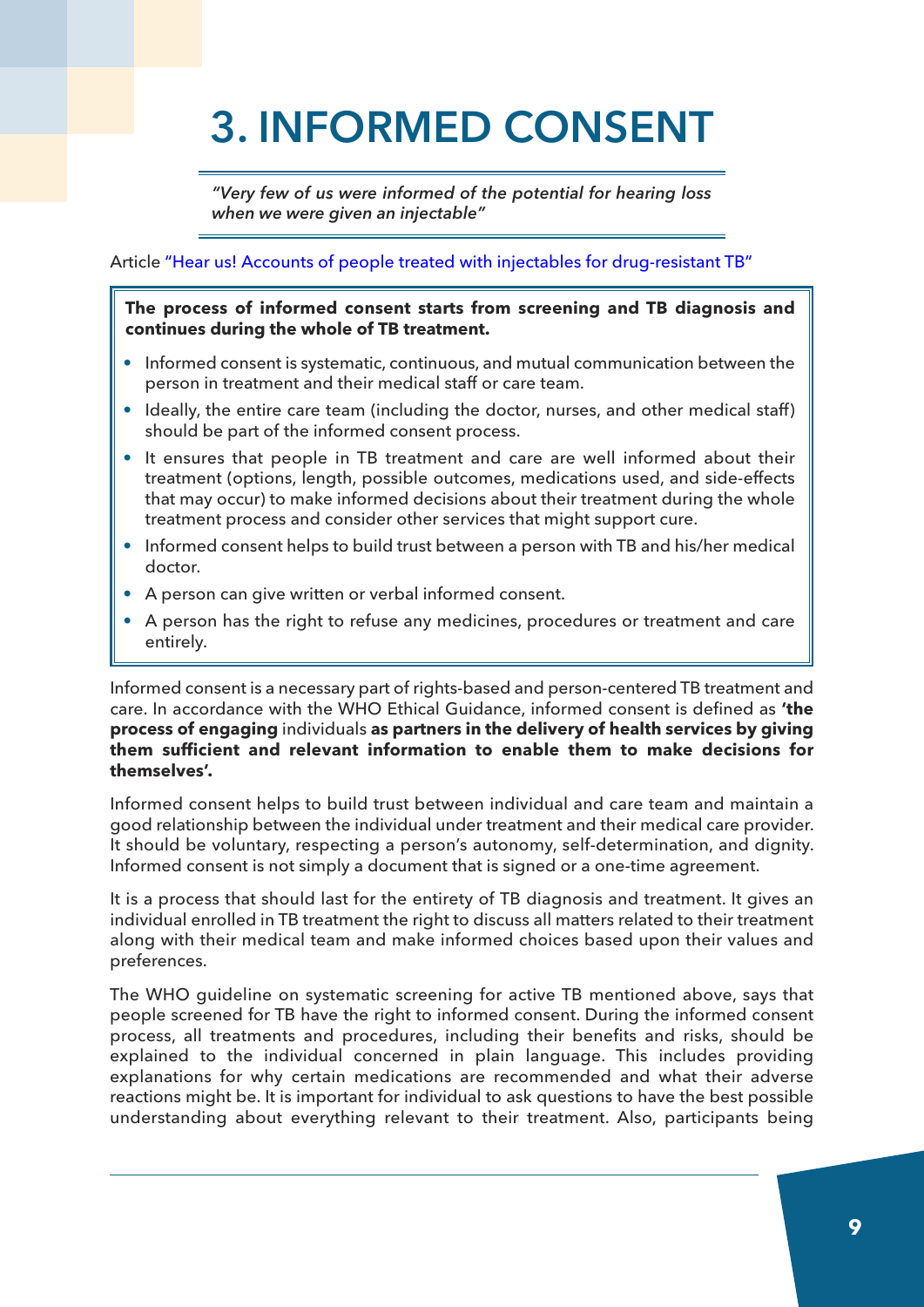screened for TB should go through the informed consent process to allow them to [make](https://erj.ersjournals.com/content/39/5/1057) an [informed](https://erj.ersjournals.com/content/39/5/1057) decision. They have the right to get test results as part of the information accessibility section of the right to health. Every person has the right to refuse any procedure. Even if a person refuses treatment, testing, or any other procedure, a professional who gives test results has an ethical obligation to explain the consequences of refusal in understandable terms.

A great time to start the informed consent process is right after diagnosing TB and while defining a personal treatment plan. The informed consent allows the individual undergoing treatment to ask for clarification of anything related to his/her health conditions and treatment (including regimens, side effects) and affecting his/her living arrangements and other aspects of life. As a rule, Informed consent should be well documented, carefully monitored and renewed regularly. Done this way, it helps to set up a mutually beneficial, trusting partnership between individual undergoing TB treatment and the medical staff for monitoring treatment progress.

Also, there is a high probability that decisions made by individual during difficult moments such as when being told of the diagnosis of TB, will be voluntary and understood if he/she is well informed about the benefits and possible side effects of the proposed treatment, and the risks of not being treated. In this way, the goals and obligations of both sides become clear.

It is an individual's right to be continuously well informed about the progress of their treatment, and the regimen being used. While research shows that not all doctors know or agree that a person being treated for TB has a right to [informed](https://www.ncbi.nlm.nih.gov/pmc/articles/PMC5783064/) consent, the individual does indeed have this right, as guaranteed in the right to health and as stressed in WHO [guidance](https://reliefweb.int/report/world/global-tuberculosis-report-2020) and [strategy.](https://reliefweb.int/report/world/global-tuberculosis-report-2020)

If it is culturally acceptable, it is preferable to use written informed consent, although individual can give verbal informed consent if that is more acceptable to them.

There is a need to bear in mind that just reading (or not reading) and signing an informed consent document is not informed consent. It is not the signature or the document itself that matter most. It is the understanding of individual who is undergoing the process of informed consent that is most important. Treatment providers have an ethical duty to provide all information about TB treatment (including risks, benefits, and alternatives, side-effects, and interactions between medications) before obtaining individual agreement. During the informed consent process, it is necessary to discuss openly not only the side effects of medications but also interaction with other drugs that can make treatment less effective. However, It is vital that individual be aware of side-effects to ensure best treatment outcomes.

Individual has the right to refuse any specific medicines and procedures or treatment and care entirely. A reason for this might be personal or if a particular adverse reaction or the risk of it, such as hearing loss, is unacceptable to the individual. In situations like this, it is a individual's right to ask if there are other treatment options. Even in situations where individual completely refuses medication, procedures, or treatment entirely, it is important that they be fully informed and counseled about the consequences of refusal and their further options. Evidence shows that refusal of TB treatment is related to [insufficient](https://apps.who.int/iris/bitstream/handle/10665/130918/9789241548809_eng.pdf?sequence=1) provision of [information,](https://apps.who.int/iris/bitstream/handle/10665/130918/9789241548809_eng.pdf?sequence=1) counseling, and support. The treatment provider has an ethical obligation to support treatment adherence. Support from family and community is also pivotal to successful completion of TB treatment.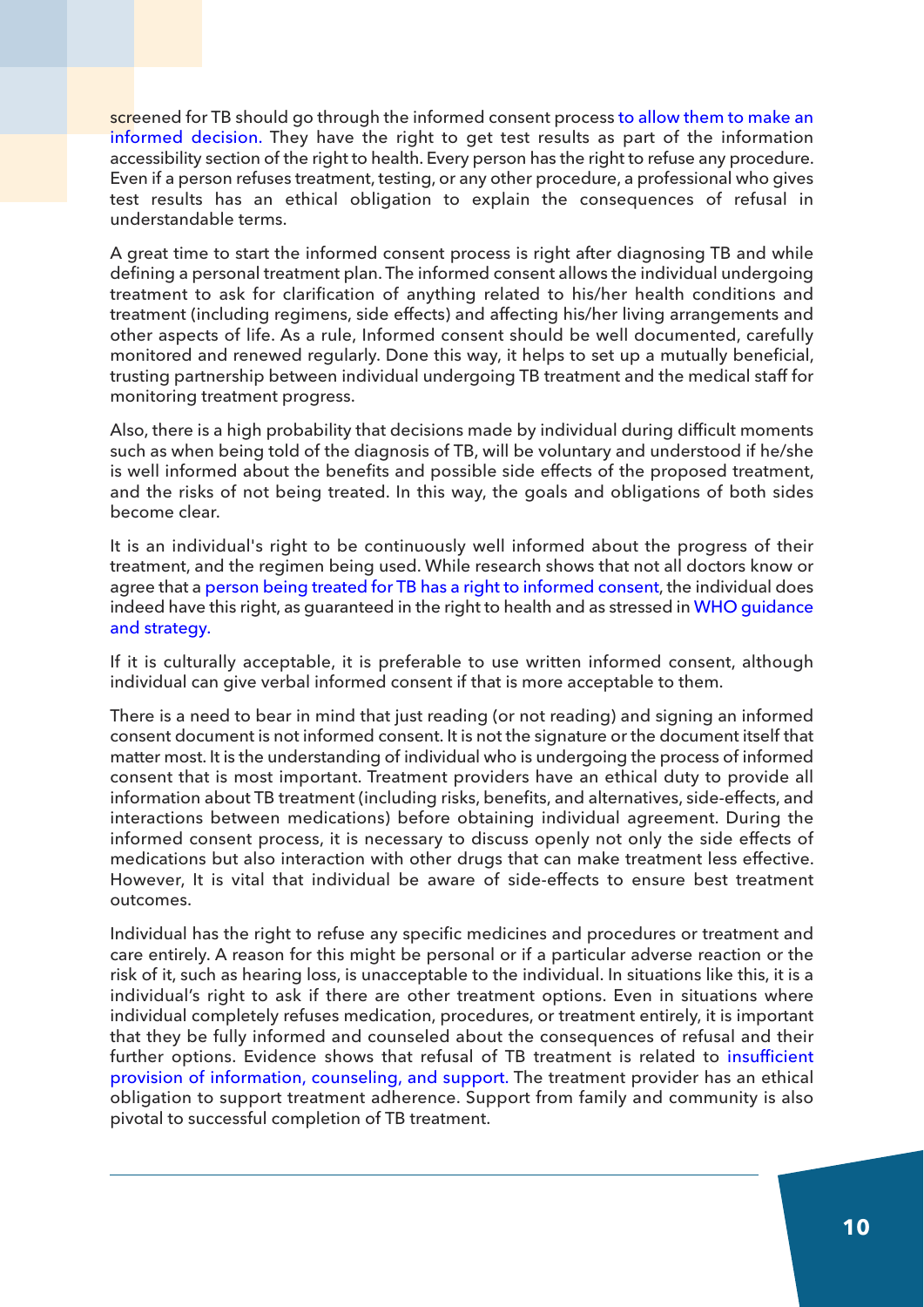It is not legal to force individual to participate in the treatment, to take medication or to go through any procedure if they refuse. However, some countries have laws allowing for the involuntary isolation of people who pose a public health risk. It is necessary to inform the individual about the consequences they pose to their family and community if not [enrolled](https://apps.who.int/iris/bitstream/handle/10665/254820/9789241512114-eng.pdf?sequence=1) in treatment and how it [negatively](https://apps.who.int/iris/bitstream/handle/10665/254820/9789241512114-eng.pdf?sequence=1) affects their health. With proper counseling, people who initially refuse treatment, may give their consent once they understand its importance.

#### **Right to healthcare, medications, health-related information, and participation in health-related decision-making.**

- The right to timely and appropriate health care and medications.
- States must ensure the right to health and provide culturally appropriate, genderresponsive, physically accessible health care and support services for people affected by TB.
- Lack of finance is not an excuse for not ensuring the right to health.

The International Convention on Economic, Social, and Cultural Rights General Comment No. 14 is an important document related to the right to health. It stipulates the right to timely and appropriate health care and the underlying determinants of health (safe water, sanitation, food, clothing), access to [health-related](http://docstore.ohchr.org/SelfServices/FilesHandler.ashx?enc=4slQ6QSmlBEDzFEovLCuW1AVC1NkPsgUedPlF1vfPMJ2c7ey6PAz2qaojTzDJmC0y%2B9t%2BsAtGDNzdEqA6SuP2r0w%2F6sVBGTpvTSCbiOr4XVFTqhQY65auTFbQRPWNDxL) information, and participation in healthrelated [decision-making.](http://docstore.ohchr.org/SelfServices/FilesHandler.ashx?enc=4slQ6QSmlBEDzFEovLCuW1AVC1NkPsgUedPlF1vfPMJ2c7ey6PAz2qaojTzDJmC0y%2B9t%2BsAtGDNzdEqA6SuP2r0w%2F6sVBGTpvTSCbiOr4XVFTqhQY65auTFbQRPWNDxL) For example, the right to health includes available, accessible, non-discriminating, affordable, and good quality, and gender-sensitive health services. The right to health consists of the right to prevention, treatment, and control of diseases.

General Comment No. 14 emphasizes that States have three obligations – to respect, protect and fulfill. In short, this means that states respect the enjoyment of the right to health, prevent third parties from interfering in the above-mentioned rights and adopt appropriate measures (including legislative, administrative, budgetary, judicial, promotional, and other) towards the full realization of the right to health. This UN document states clearly that States must ensure the right to health and culturally appropriate, physically accessible health care services considering the needs of various vulnerable groups, supporting people in making informed decisions about their health, treatment and care. Even lack of finance by the State is not an excuse for not fulfilling the right to health and providing people with TB medicines on [the](https://apps.who.int/iris/bitstream/handle/10665/325771/WHO-MVP-EMP-IAU-2019.06-eng.pdf) WHO Essential [Medicines](https://apps.who.int/iris/bitstream/handle/10665/325771/WHO-MVP-EMP-IAU-2019.06-eng.pdf) List [\(EML\).](https://apps.who.int/iris/bitstream/handle/10665/325771/WHO-MVP-EMP-IAU-2019.06-eng.pdf) It is considered a "core obligation". All of the medicines commonly used to treat both drug-resistant and drug-susceptible TB are on the EML.

### *People-friendly informed consent process*

Article 12 of the Declaration of the Rights of People Affected by TB stipulates that everyone affected by TB has the right to verbal or written informed consent for testing, treatment, and participation in research projects. This declaration requires that all information provided during the informed consent procedure should be gender and age-specific, culturally sensitive, easily understandable, and non-technical, comprehensive, and communicated in a language understood by the person under TB treatment. Information provided to the person during TB treatment should be sufficient for her/him to make informed decisions about themselves. Informed consent does not replace any other interventions (e.g., psychological counseling) or activities meant to support a persons' adherence to TB treatment.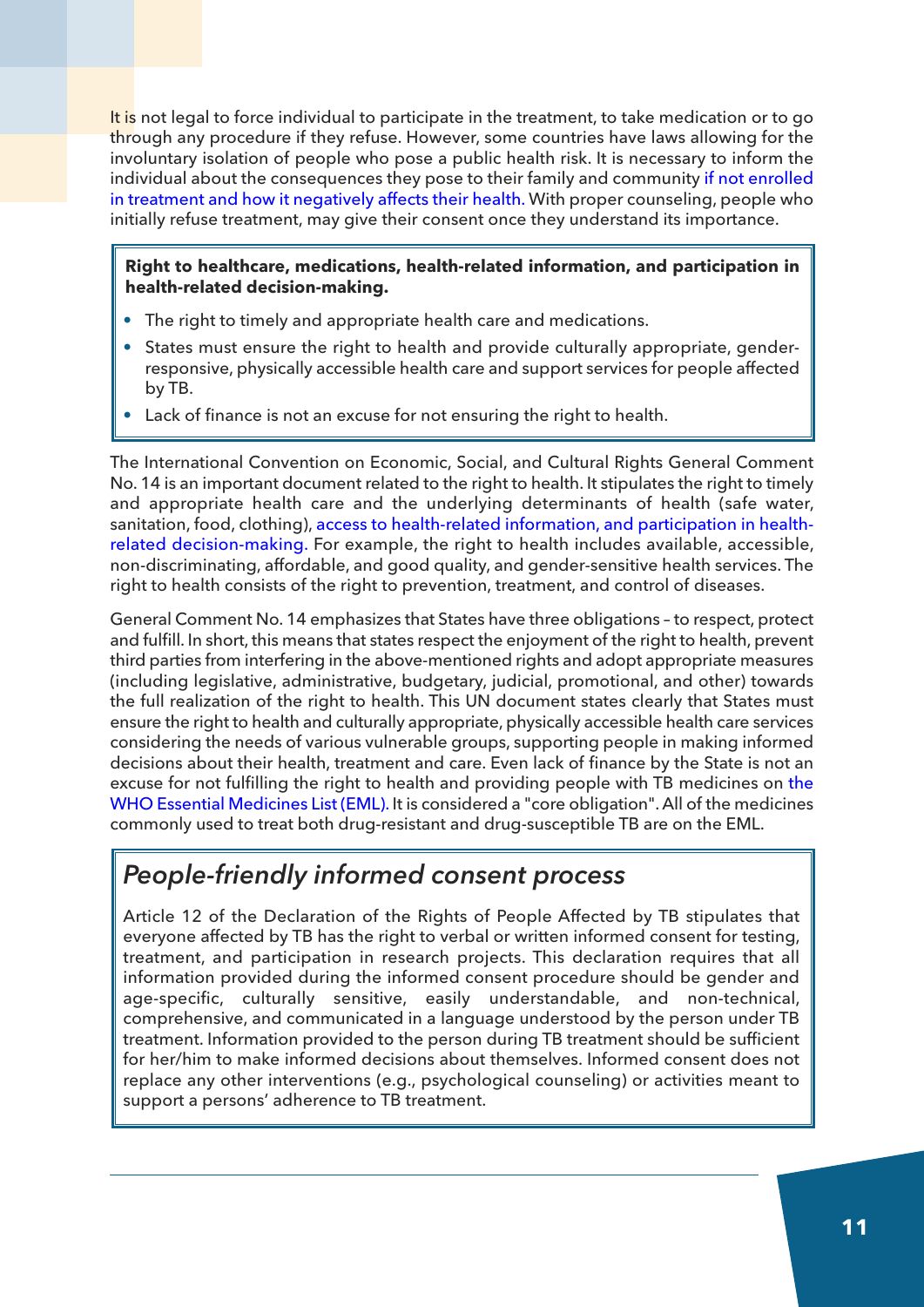## 4. pEOplE-cENTEREd cARE ANd suppORT

TB treatment and support services designed to fit best with the unique needs of individuals undergoing treatment and their families, include:

- People-friendly household or community-based treatment services instead of lengthy clinic-based treatment.
- Individual with TB disease should be an equal partner, not a patient, and needs a supportive, caring, and trustful atmosphere during treatment.
- Mental health services are related to better treatment outcomes and should be available to all people undergoing TB treatment.
- A multi-disciplinary medical team providing people-friendly treatment, care, and social support is a basis for successful TB treatment.

There is a clear worldwide trend to replace hospital-based treatment, even for MDR-TB, that is inconvenient for the person being treated, with more convenient and [people-friendly](https://www.ncbi.nlm.nih.gov/pmc/articles/PMC3741248/) household or [community-based](https://www.ncbi.nlm.nih.gov/pmc/articles/PMC3741248/) treatment services.

People-centered TB care should be available and easily accessible. Ideally, it should be moved closer to individual (in household or community settings) rather than forcing them to travel to and between different medical or care facilities to get their medication and social or other support. The treatment of MDR-TB and extensively drug-resistant TB is more complex, takes quite a long time, and should also be delivered in people-friendly household or community-based settings. It is found that treatment of adverse effects, intensive adherence interventions, and nutrition supplement consumption lead to better [MDR-TB](https://pubmed.ncbi.nlm.nih.gov/28093078/) treatment success. [Individualized](https://pubmed.ncbi.nlm.nih.gov/28093078/) treatment regimens have better treatment outcomes compared to [standardized](https://pubmed.ncbi.nlm.nih.gov/28093078/) regimens.

Successful drug-resistant TB treatment needs good cooperation between various treatment, care, and supportive intervention providers. Ideally, it is a multi-disciplinary medical team able to create a supportive, caring and trusting atmosphere where individual with TB disease is an equal partner rather than a patient. Committed healthcare workers trained to provide [people-friendly](https://www.ecdc.europa.eu/sites/default/files/media/en/publications/Publications/mdr-tb-healthcare-factors-influencing-treatment-results.pdf) care along with social support are one factor for successful MDR TB [treatment.](https://www.ecdc.europa.eu/sites/default/files/media/en/publications/Publications/mdr-tb-healthcare-factors-influencing-treatment-results.pdf)

A recent meta-analysis of studies shows social support as related to higher [treatment](https://bmjopen.bmj.com/content/bmjopen/10/10/e036985.full.pdf) success rates among [people](https://bmjopen.bmj.com/content/bmjopen/10/10/e036985.full.pdf) with DR-TB. The analysis also showed that the most significant interventions leading to better treatment outcomes were monetary and other economic incentives (travel reimbursement, nutrition bonus, rewards for taking medications correctly, free treatment, service packages covering most of the treatment cost, food distribution). Health literacy consultations, whether at the person's home or at hospital, and advice on possible adverse effects of DR-TB medications and how to take medications correctly helped to improve treatment success. Companionship support from family treatment supporters (family, friends, relatives) or social groups also increases confidence in completing the treatment program. Supervision of TB medication intake and participation in different social events including celebration of milestones in TB treatment also improve treatment success. Therefore, it would be wise to implement these interventions with treatment programs.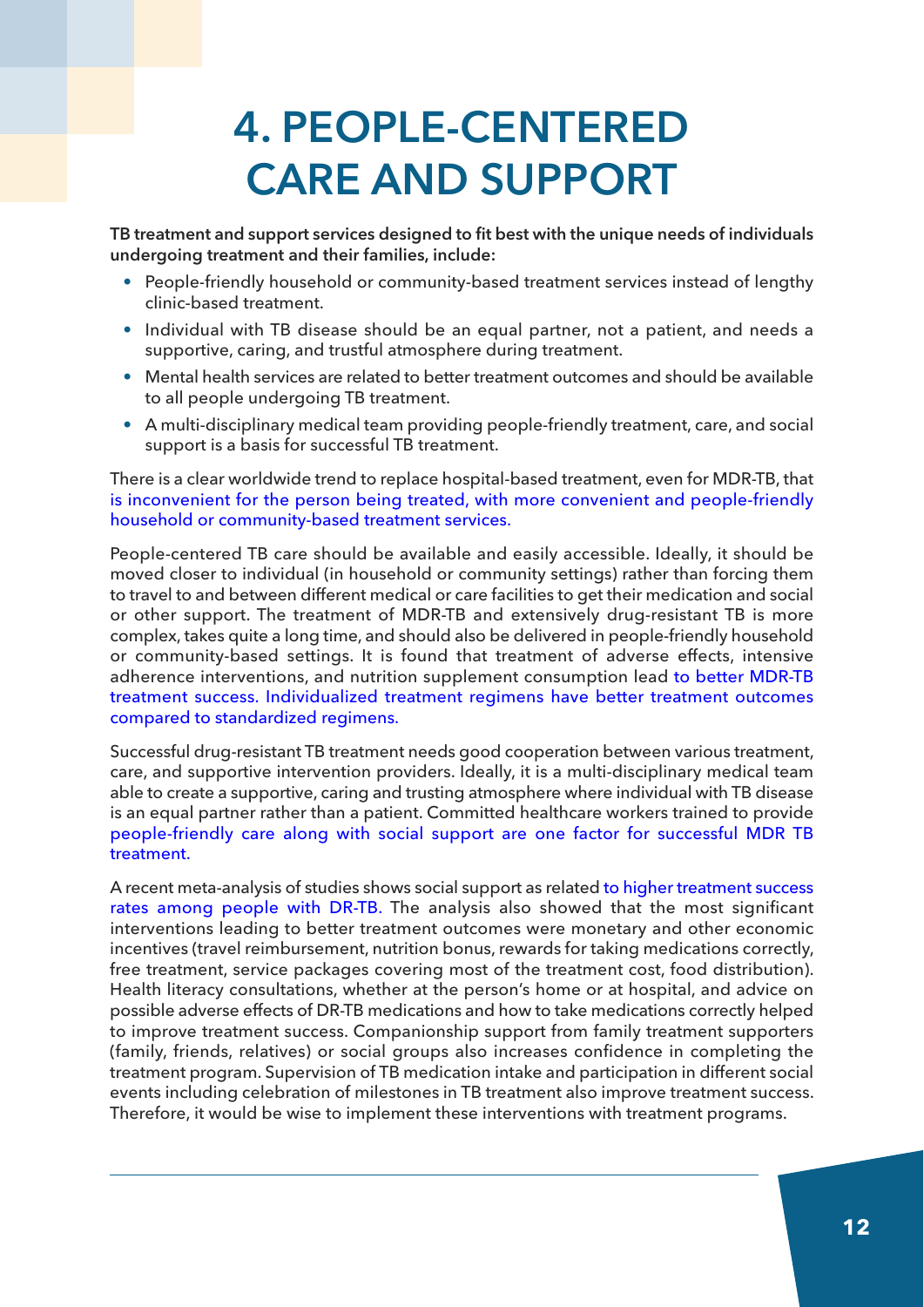Despite WHO's [recommendation](https://www.euro.who.int/__data/assets/pdf_file/0004/388039/ambulatory-care-eng.pdf) of ambulatory TB treatment, some countries continue to insist on people with multi-drug resistant TB participating in lengthy hospital-based treatment. It has long been known that people, whether with DS-TB or DR-TB become rapidly non-infectious once treatment has begun, and thus are able to maintain their everyday life, taking outpatient treatment for TB.

Mandatory hospitalization of people with TB, violates their rights and negatively affects their mental health. It should be avoided and replaced with people-centered outpatient TB treatment [accompanied](https://smitmd.wordpress.com/2019/01/31/impact-of-long-term-hospitalization-on-people-with-tuberculosis/) by supportive interventions and provision of mental health services. Mental health services are not yet widely available to people [undergoing](https://smitmd.wordpress.com/2019/01/31/impact-of-long-term-hospitalization-on-people-with-tuberculosis/) TB treatment, [although](https://smitmd.wordpress.com/2019/01/31/impact-of-long-term-hospitalization-on-people-with-tuberculosis/) they should be. Mental health problems are [associated](https://www.ncbi.nlm.nih.gov/pmc/articles/PMC7654862/) with worse TB treatment [outcomes.](https://www.ncbi.nlm.nih.gov/pmc/articles/PMC7654862/) Individuals who, in addition to having TB, are [depressed,](https://journals.plos.org/plosone/article?id=10.1371/journal.pone.0227472) are more likely to drop out of [treatment](https://journals.plos.org/plosone/article?id=10.1371/journal.pone.0227472) or die. Thus currently, there is an urgent need to develop mental health services for people affected by TB to support their mental health during and after TB treatment.

WHO TB guidelines list specific instances where hospitalization is recommended, but these are limited to specific clinical reasons and not applicable for most people with DS or DR-TB. If hospitalization is necessary, it should, like all other aspects of TB prevention, diagnosis, and treatment, be explained through an informed consent process and end as soon as individual is no longer infectious.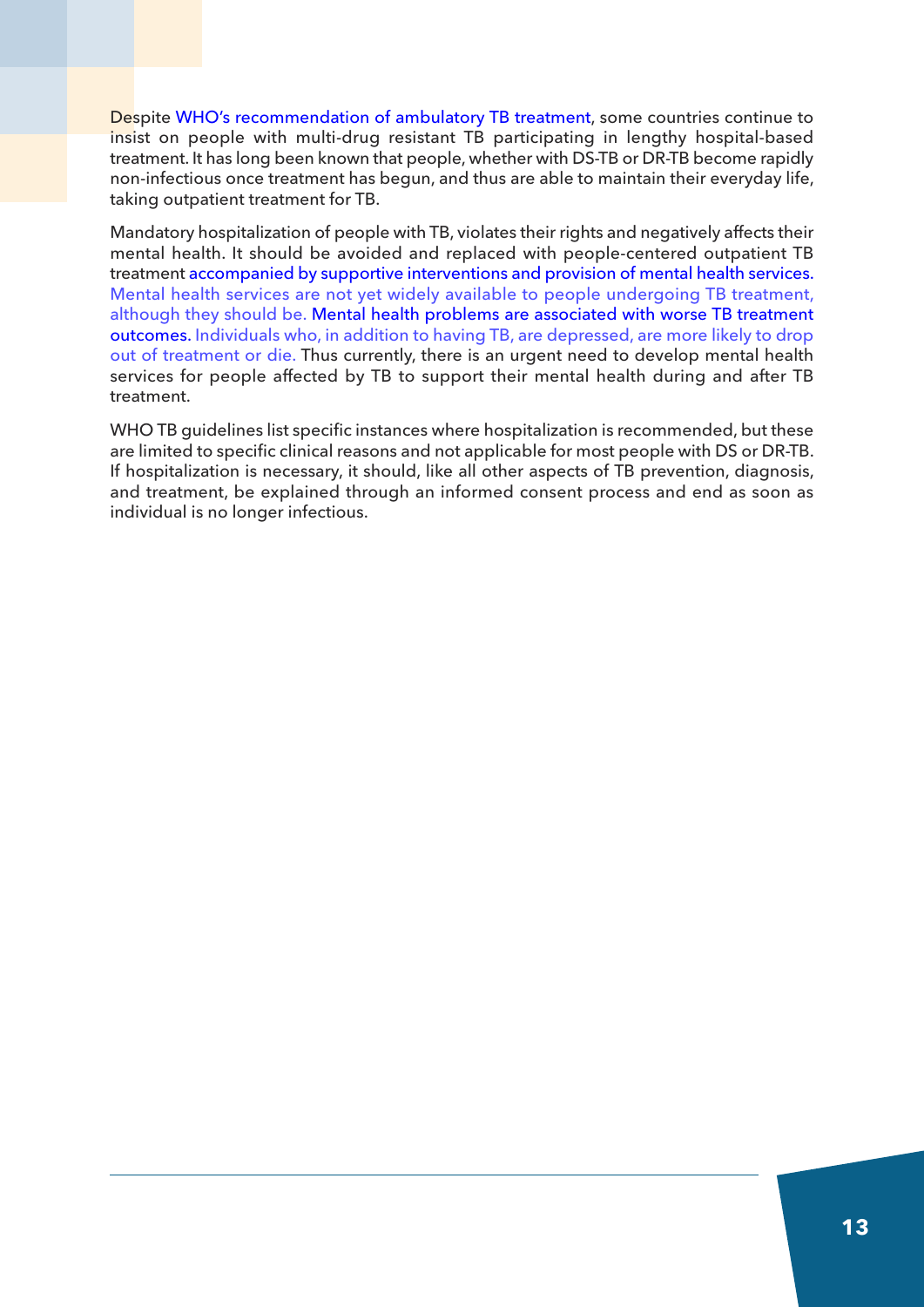## 5. scREENINg ANd dIAgNOsIs: mAINTAININg pRIVAcy ANd **CONFIDENTIALITY**

**WHO recommends routine systematic screening for TB to find and diagnose all people with active TB as fast as possible and provide them with treatment and support.**

- The aim of screening is to speed up detection and diagnosis of all people with active TB and to provide them with treatment
- TB screening programs and household contact management should be personcentered, free of stigmatization and discrimination, meet the needs of people of different gender, health (including disabled people), and income level, free of charge and able to motivate people diagnosed with TB to start treatment.

WHO [guidelines](https://apps.who.int/iris/bitstream/handle/10665/84971/9789241548601_eng.pdf?sequence=1) on systematic screening for active TB recommend regular screening of people who belong to TB risk groups, following screening principles. In simple words, systematic screening for TB means routine identification of people who may have active TB.

TB screening should follow high ethical standards based on human rights, as used for screening for infectious diseases in general. As WHO guidelines point out, TB screening programs should be people-centered and designed to minimize discomfort and pain and be free of stigmatization and discrimination. Moreover, screening programs should meet the needs of people of different gender, health (including disabled people), and income status. Programs should also be free of charge and link with and motivate individuals diagnosed with TB to start treatment as soon as possible. The main ethical principles related to TB screening are the use of informed consent, maintaining privacy and confidentiality, and full protection of vulnerable populations.

The best way to protect different risk groups from stigmatization and discrimination during screening and diagnosis is to assess risks, including privacy and confidentiality, and eliminate these before implementation of any activity. Most importantly, in designing screening, as in diagnosis, treatment, and care programs, the involvement of people affected by TB is important to be sure that all elements of the program fully meet their needs, support their recovery, protect their rights end ensure dignity of the individual.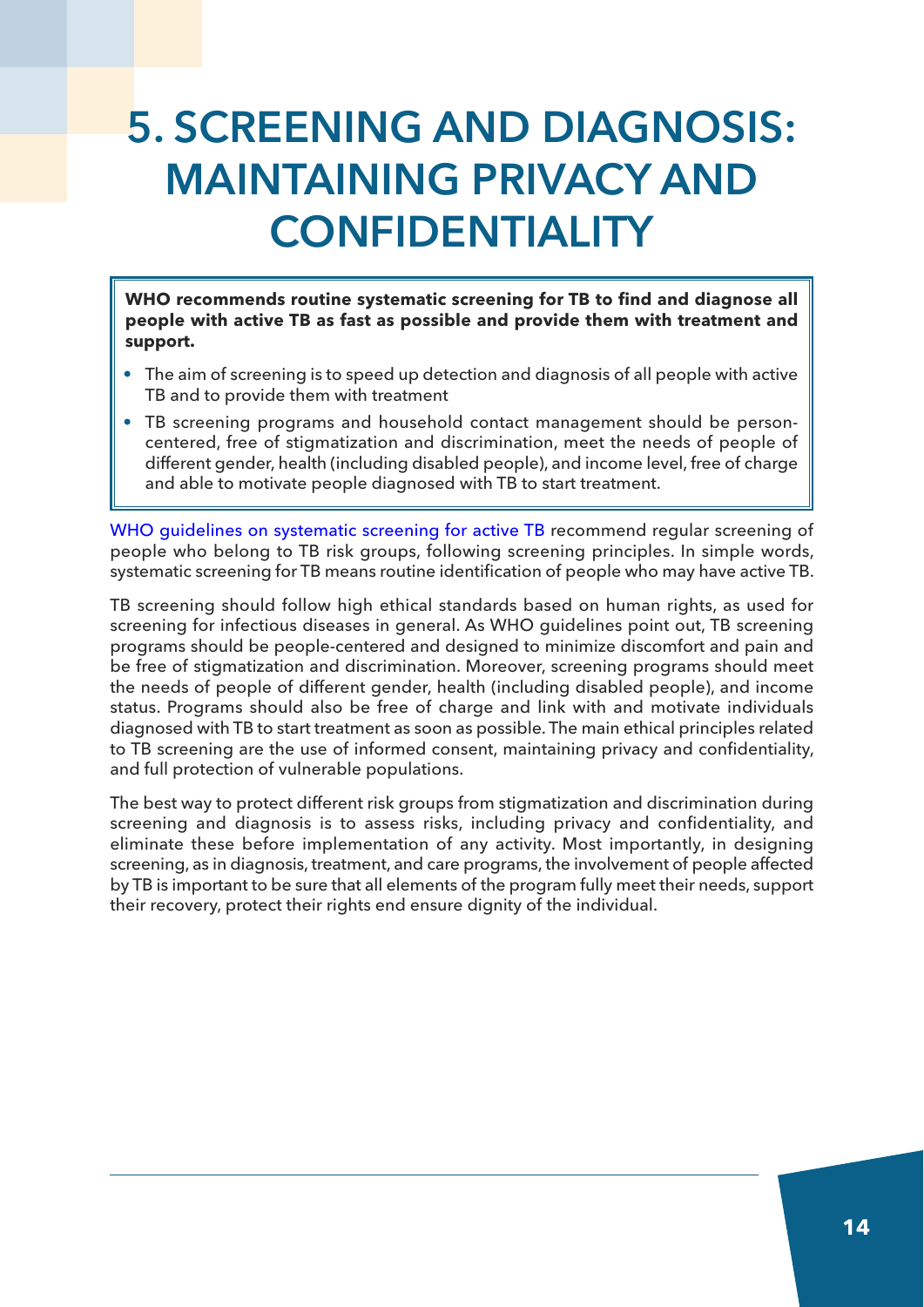## WHAT TO REMEMBER:

Every individual affected by TB has a right to effective evidence-based, and people-centered TB prevention, diagnosis, and treatment, and supportive services, which should be based on social justice and equity, and aimed to succeed with the treatment.

Drug resistance continues to be a serious problem. Evidence shows that drug resistance is often the result of poorly implemented medical or public health interventions, not just inadequate TB treatment adherence.

The golden rule – TB treatment and care must be Accessible, Acceptable, Affordable, and Appropriate.

People-centered TB treatment places the focus not only on treatment but also on the wellbeing, values, and convenience of the individual being treated, and their loved ones.It is based on cooperation among them and the medical staff (care team), and aims make a longlasting treatment better tolerable, easier to adhere to, less disruptive, and without extra economic cost and waste of valuable time.

All people affected by TB have a right to be engaged with an informed consent process to be well informed and thus able to make decisions about his/her health.

Ideally, treatment care teams should encourage individuals undergoing TB treatment to participate in decision-making processes related to their treatment via the informed consent process and to ask regularly for feedback to improve treatment and adapt it to the individual's needs.

There is an urgent need to modernize TB treatment and care. "One size fit all" is not an acceptable approach if we are aiming to provide people with TB globally with a humanrights-based and people-centered treatment that helps them complete their TB treatment.

DOT is widely used in TB clinics and hospitals, but the latest evidence shows that it is not associated with better treatment success compared to other treatment approaches, and it is far from being people-centered and fails to consider psychological, structural, and other factors related to better treatment outcomes.

DOT is far from being convenient for individual in treatment. It forces people to spend their valuable time and limited income traveling back and forth to receive TB medications; it places the greatest burden on already very vulnerable people and is especially burdensome for women who may have additional care responsibilities that make treatment adherence difficult.

To best serve the needs of people with TB and their loved ones the best solution is personalized community-based treatment and care, which is free of any stigma, and discrimination.

The whole TB treatment process must be a good collaboration between person and care team (medical and other personnel), where the informed consent process assists them to make informed decisions about their health, such that treatment is guided by their values and preferences.

Information shared regularly during the informed consent process should be gender-and age-specific, easily understandable, and non-technical, culturally sensitive, complete, and communicated in a language understood by the individual under TB treatment.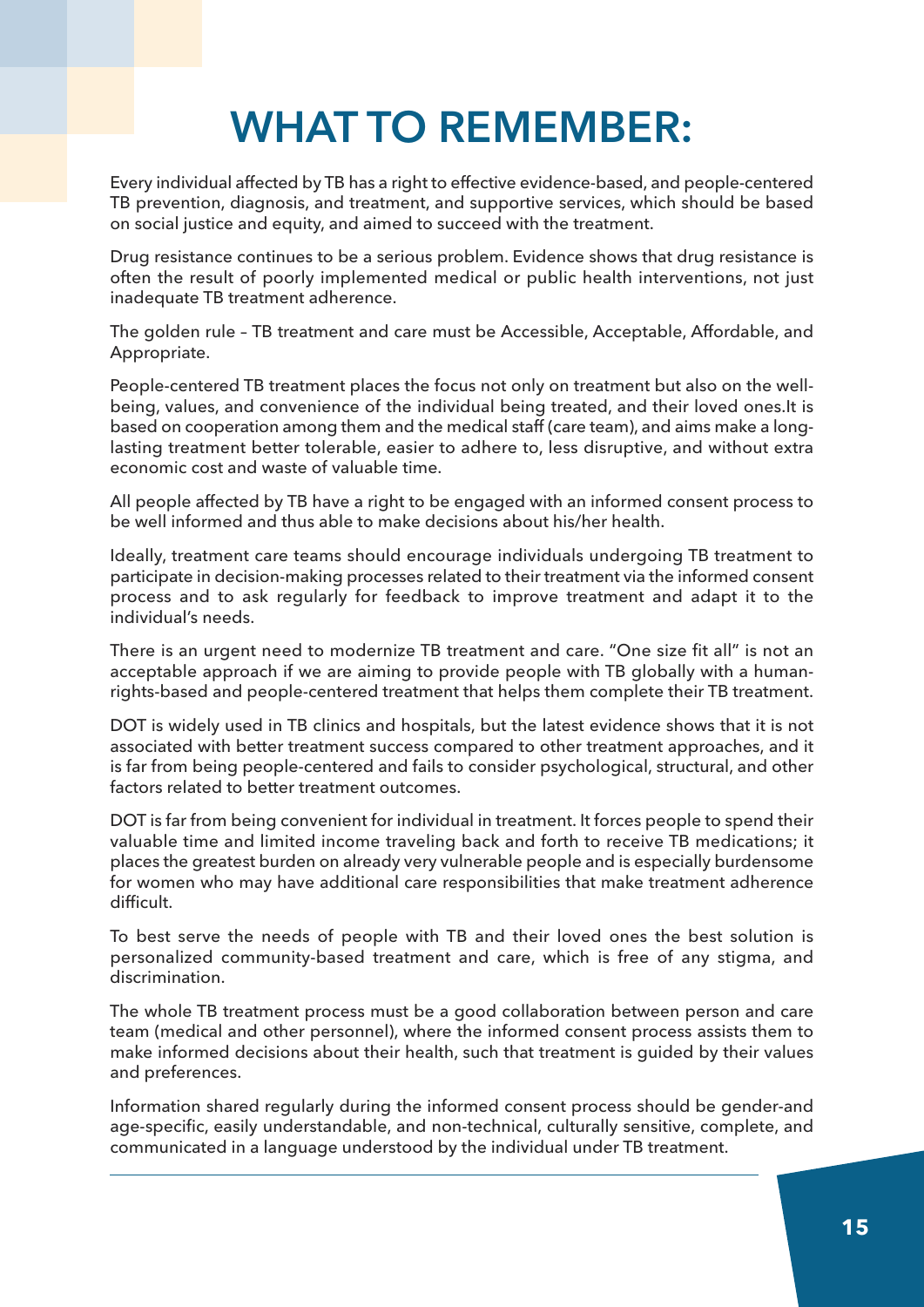DR-TB individuals with HIV co-infection have an elevated risk for the development of hearing loss, kidney damage, and depression. There is an urgent need to provide specific services aimed to monitor and improve their heart, renal, and mental health problems during TB treatment.

There is a need to develop mental health services for people affected by TB to support their mental health during TB treatment and consequently improve the treatment success rate.

Treatment adherence can be increased by providing people in TB treatment with other supportive person-friendly services – food and /or food supplements, grocery store vouchers, a living allowance, housing, mental health support, friendly home visits, or supportive communication by phone, SMS, or voicemail.

The use of virtual TB treatment services by digital means where people can upload or record live video, offers an important option and is more desirable and less disruptive compared to classical DOT for some people as we learned during the COVID-19 pandemic.

However, these innovative solutions raise human rights-based concerns about privacy and people's dignity, which need to be addressed, and all these new solutions should be designed in a form that is acceptable for the individual with TB and their loved ones. Not all people can use TB treatment solutions provided virtually. They may not be appropriate for people with certain disabilities or people who lack experience with cellular phones or the internet, or if they live in a place where internet service is poor

TB treatment programs should collaborate extensively with communities, CSOs, and people affected by TB, and ask for feedback to improve and innovate treatment, care, and supportive services.